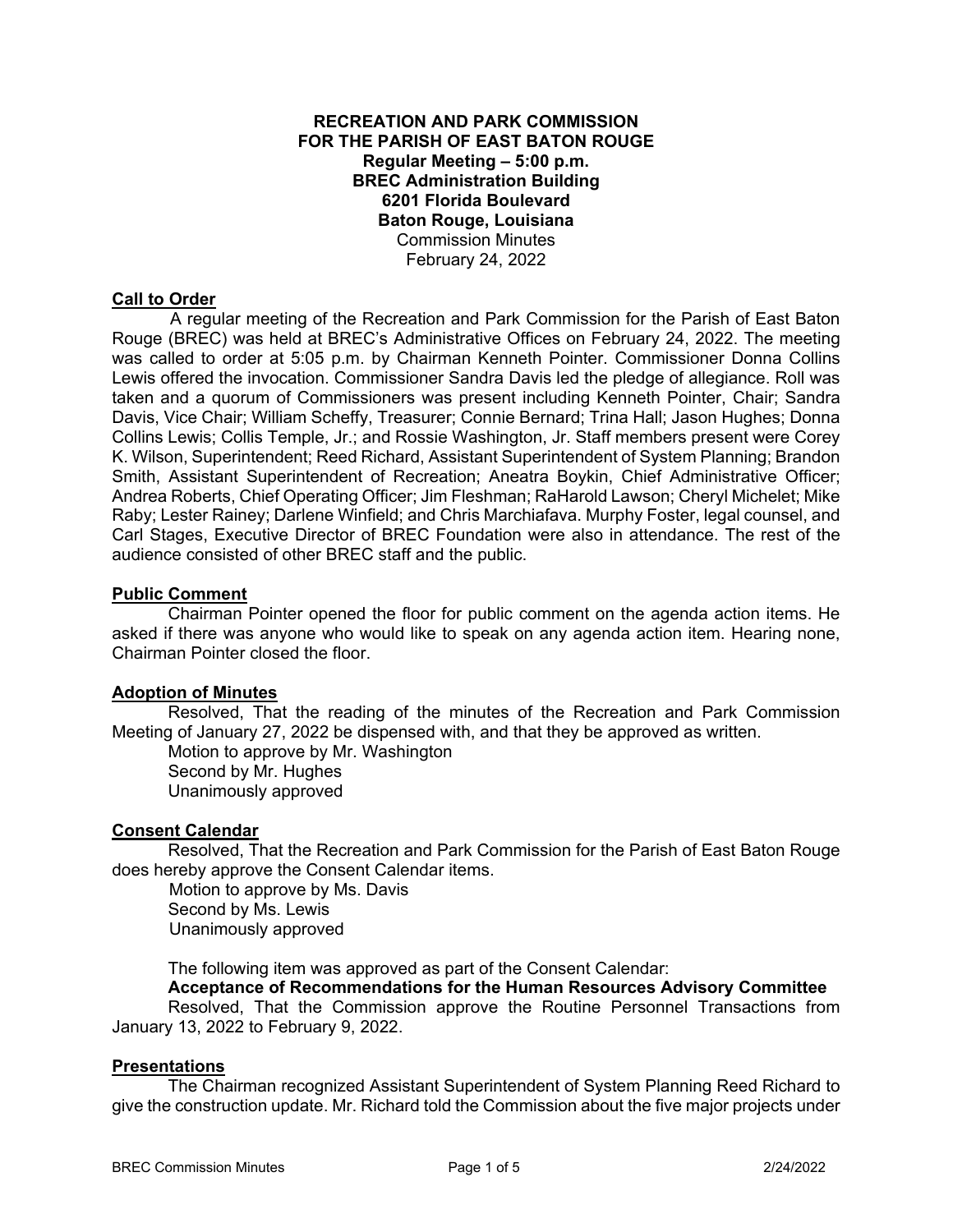construction and the larger projects in design. Commissioner Scheffy asked how the public was informed about how they can participate in the master plan process at various parks. Mr. Richard stated that BREC sends out email blasts and uses Facebook posts and Communications Director Cheryl Michelet explained that media advisories are sent out and that for the public who were not able to participate in person there are online surveys. Ms. Michelet confirmed that signage is also put out in the parks. Mr. Richard continued to review the projects under construction. Commissioner Lewis asked about the change orders on the contract for Howell Recreation Center and Pool and Mr. Richard explained the various factors involved. Mr. Richard continued with the report. Mr. Scheffy asked if there were opportunities for individuals to donate funds through BREC Foundation to provide benches and other park amenities to enhance the overall projects. Superintendent Wilson stated that there were a few of those in place throughout the parish where BREC worked with BREC Foundation.

Mr. Richard went on to explain a possible School-in-Park project between BREC and East Baton Rouge Parish (EBRP) School Board. Commissioner Temple asked Commissioner Bernard about schools the school board may be disposing of in the future. Commissioner Bernard stated that it can be discussed later. Commissioner Temple expressed interest in BREC taking over some of the sites. Mr. Wilson stated that BREC is working with the school board on identifying opportunities. Commissioner Bernard stated that some areas are losing population while others are gaining population thereby creating the need to close schools in some areas and build new schools in others. Ms. Bernard remarked that when government entities work together, they can be more efficient with resources. Mr. Temple expressed his concern about a decline in services to citizens in areas where some residents may not be able to afford to move. He noted that BREC should take advantage of some of the available sites to stem lack of services to people in those areas. Commissioner Lewis expressed her concerns about ensuring that the MOU (Memorandum of Understanding) provides access for the public to use the facilities without charging an additional use fee. Mr. Richard stated that the intention is for the public to have access to the facilities after school hours at no additional cost. There was additional discussion. Mr. Temple asked for Chairman Pointer to appoint a committee to work with a school board committee to identify properties where services may be provided to the communities. Superintendent Wilson stated that he would give a presentation at the next meeting to inform the Commission about the work being done on this front. Commissioner Temple noted that the state has a large amount of onetime money that BREC may be able to secure a portion of for these projects.

Next Mr. Richard continued with the presentation to update the Commission on the Lakes Project. Commissioner Scheffy asked if the part of the project which includes City Park Lake will be held up because of the upcoming interstate widening project. Mr. Richard said that the dredging would move forward in Phase One. There was additional discussion about the project.

. The Commission viewed a brief video highlighting the pottery class that was held at Drusilla Park and the upcoming events scheduled in March throughout the parish.

 The Chairman asked for a motion to move the Election of Officers up on the agenda. Mr. Washington made a motion to move the election, Ms. Bernard seconded, and the motion was approved without objection.

 Mr. Pointer asked Ms. Davis to conduct the election for Chair. Ms. Davis opened nominations for Chair. Mr. Washington nominated Mr. Pointer for Chair. Mr. Temple moved to close the nominations, Mr. Washington seconded, and the nominations were closed without objection. Ms. Davis declared Mr. Pointer was elected by acclimation.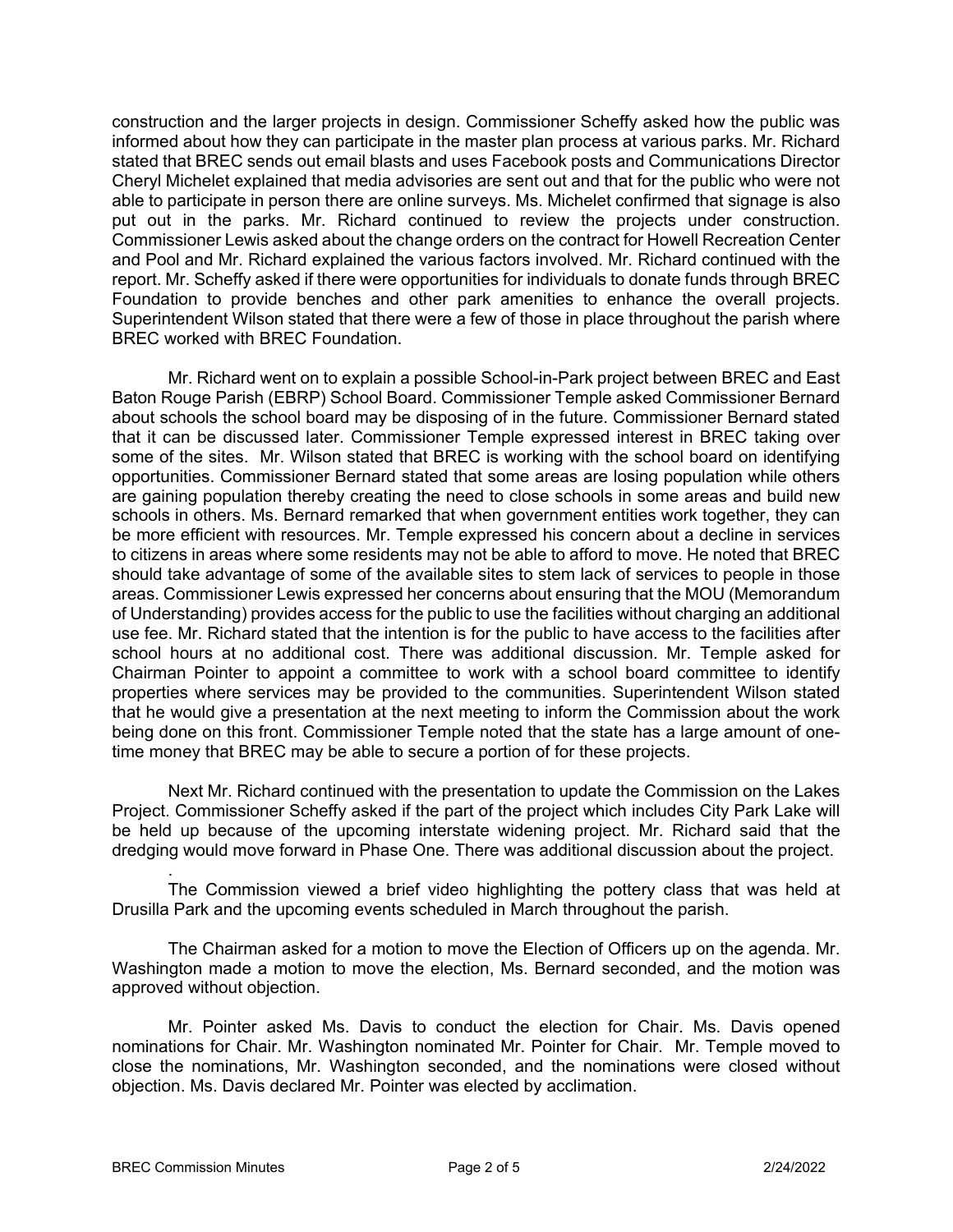Mr. Pointer opened nominations for Vice Chair. Ms. Bernard nominated Ms. Davis for Vice Chair, seconded by Mr. Temple. Ms. Bernard moved to close nominations, Mr. Washington seconded, and the nominations were closed without objection. Mr. Pointer stated that Ms. Davis would continue to serve as Vice Chair.

Mr. Pointer opened nominations for Treasurer. The Chair nominated Ms. Lewis. Ms. Bernard moved to close nominations and Mr. Temple seconded. Nominations were closed without objection and Ms. Lewis was elected by acclimation.

Mr. Pointer turned the meeting over to Vice Chair Davis and left the meeting.

# **Reports of Officers and Standing Committees**

Ms. Davis recognized Mr. Wilson for the Superintendent's Report. He stated that there were two Administrative Matters. He stated the first item will help with the preparation for the audit and get some work done prior to the hiring of the Chief Financial Officer (CFO). He stated that the advertisement for the CFO closes on February 25 with the process moving forward from there with vetting candidates and scheduling interviews.

Mr. Wilson noted that he would like a waiver of the purchasing policy to move forward with selecting an accounting firm or multiple accounting firms to contract with for the necessary services. He then read the following resolution:

Resolved, That the Commission approve waiving the Purchasing Policy and Procedures requirements for procurement of services over \$50,000 and allow the Superintendent to solicit proposals from vendors to assess and advise on industry best practices including reconfiguring certain modules of Munis software to facilitate proper final implementation; to assist with reconciliation of accounts and provide other services as outlined in the solicitation.

Motion to approve by Ms. Bernard Second by Mr. Washington Approved without objection

Mr. Wilson stated that the next item was in regard to the Emergency Declaration previously approved by the Commission. He then read the following resolution:

Resolved, That the Commission approve terminating the State of Emergency declared on March 26, 2020 and rescind the special emergency authority delegated to the Superintendent at that time with the effective date of March 31, 2022, unless otherwise extended by Governor Edwards.

Motion by Mr. Washington Second by Mr. Hughes Unanimously approved

Under Communications, Mr. Wilson gave an update on the change in Covid-19 protocols for BREC and that the mask mandate was ended for all BREC facilities. Superintendent Wilson introduced the new Zoo Director, Jim Fleshman, and told the Commission about his background. Mr. Wilson updated the Commission on BREC's community engagement efforts and that the surveys are now more reflective of the parish population. He stated that he had also been meeting one-on-one with elected officials to inform them about projects in their areas and discuss BREC's capital outlay requests. Superintendent Wilson presented the January attendance report for the different program areas.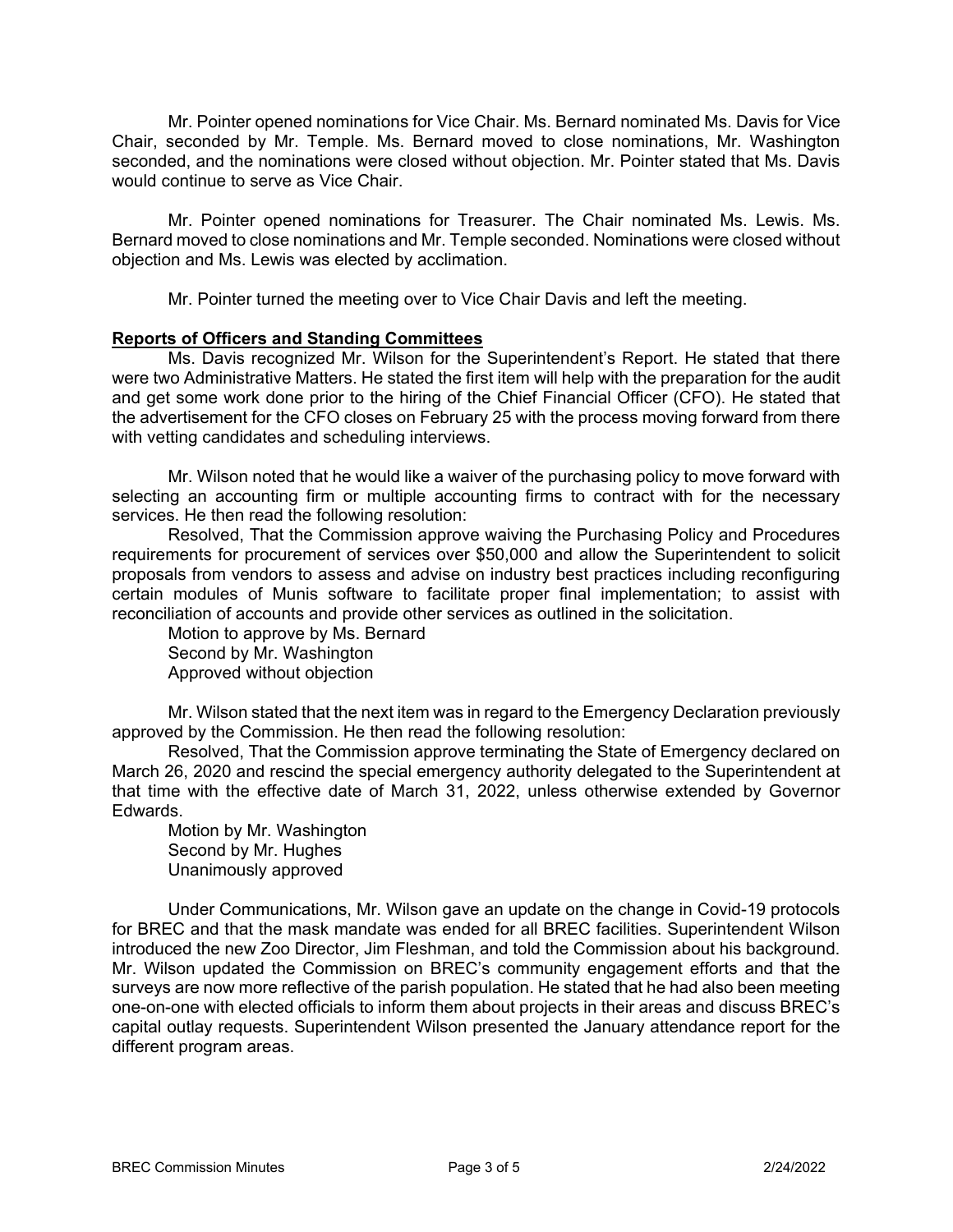Ms. Davis recognized Mr. Scheffy for the Finance Advisory Committee report. Mr. Scheffy recognized Lester Rainey, Interim Finance Director, who read the executive summary for the financial statements ending December 31, 2021. Mr. Scheffy then read the following resolution:

Resolved, That the Commission accept the unaudited financial statements for the twelve months ending December 31, 2021 (fiscal year-to-date period January 1 – December 31, 2021), as presented.

Motion by Mr. Washington Second by Mr. Hughes Unanimously approved

Mr. Rainey read the executive summary for the financial statements ending January 31, 2022. Mr. Scheffy then read the following resolution:

Resolved, That the Commission accept the unaudited financial statements for the one month ending January 31, 2022 (fiscal year-to-date period January 1 – January 31, 2022), as presented.

Motion by Ms. Lewis Second by Mr. Washington Approved without objection

Mr. Scheffy briefly explained his reasons for stepping down as Treasurer.

Ms. Davis recognized Ms. Hall for the Selection of Professionals Committee report. Ms. Hall recognized Mr. Richard who reviewed the first item and read the following resolution:

Resolved, That the Commission approve a contract with The Broussard Group, Inc. dba TBG Partners for programming, schematic design, design development, construction documents, bidding, and construction oversight for the renovation and new construction of Phase 1 of the Airline Highway Community Park Master Plan for approximately \$873,567 based on the BREC fee curve and contract construction costs including change orders, plus \$118,525 for topographic and boundary surveys, plus \$39,500 for approved reimbursable expenses, for a total of approximately \$1,031,592. The preliminary estimated Phase 1 construction cost is \$9M.

Motion to approve by Mr. Hughes Second by Mr. Scheffy Approved by unanimous consent

Mr. Richard reviewed the next item and read the following resolution:

Resolved, that the Commission approve the following amendments to Contract No. 2018- 0514 with Sigma Consulting Group, Inc. for surveying and civil design for the construction of a multi-use pathway from Memorial Stadium to Scotlandville Parkway including shared used paths, marked shared lanes, closed play streets, and separated multi-use paths: Amendment No. 1 in the amount of \$20,955 for adding three trailhead stations; Amendment No. 2 in the amount of \$191,700 for additional sidewalk improvements; and Amendment No. 3 in the amount of \$107,465.56 for additional traffic signal design of pedestrian hybrid beacons at four intersections. The new contract total is \$538,222.56 plus approved reimbursable expenses.

Motion by Mr. Scheffy Second by Mr. Hughes Approved without objection

# **Special Orders**

Ms. Davis then took up the appointments to standing advisory committees as follows: